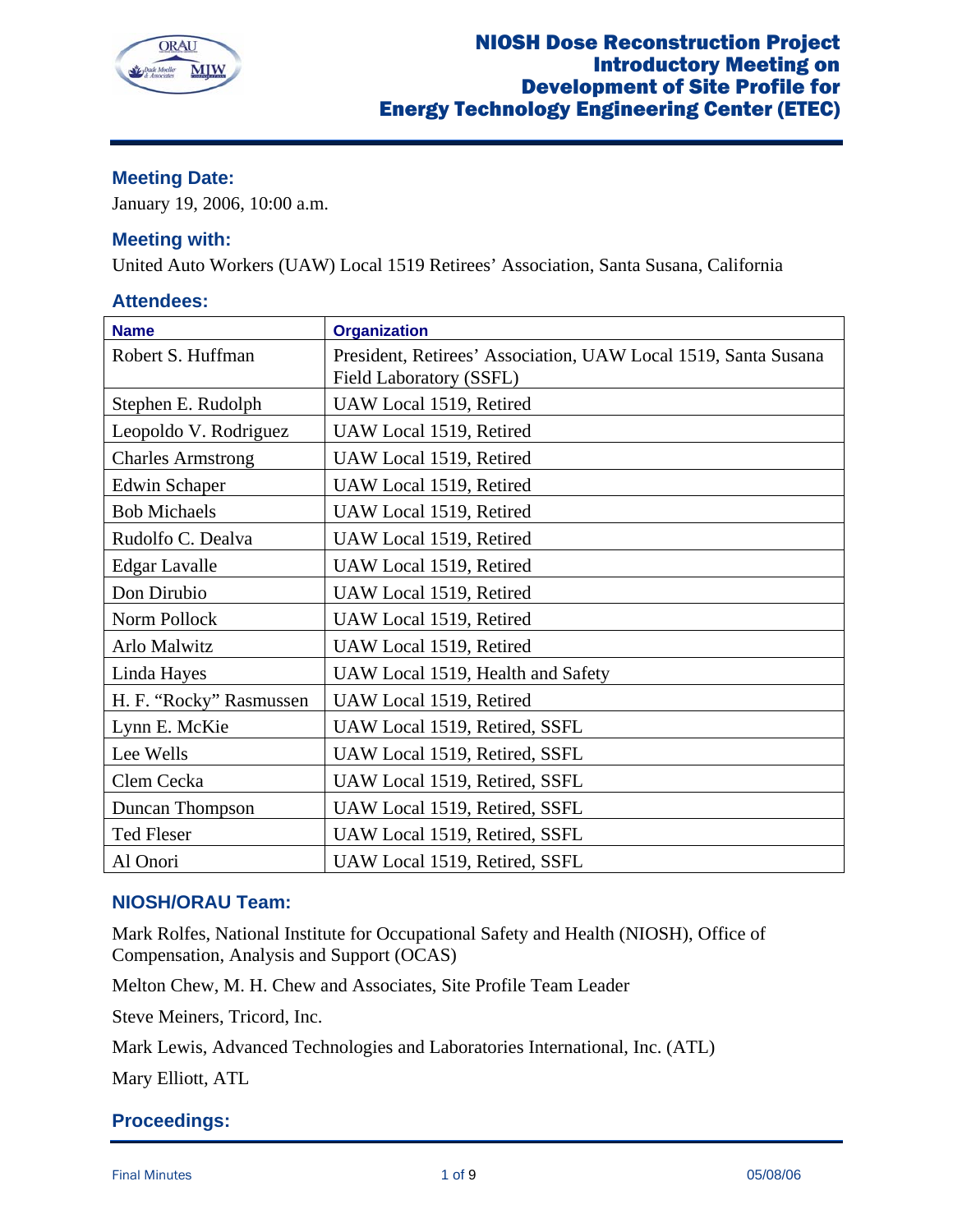

The President of the UAW Local 1519 Retirees welcomed the NIOSH/ORAU (Oak Ridge Associated Universities) Worker Outreach Team to their meeting. Mr. Lewis thanked the President for the opportunity to meet with them. He introduced himself and the other Team members: Mark Rolfes, Steve Meiners, Mel Chew, and Mary Elliott. He explained that a recording was being made not to identify the speakers, but to aid in preparing meeting minutes that will accurately capture the concerns and issues raised during the meeting. He requested that everyone sign in on the sheet provided and stated that their names would be included in the minutes, but not their contact information.

Mr. Lewis described his background in organized labor and his work within the nuclear weapons complex. He stated that his career experience led to his current job as the Worker Outreach Team's Union Outreach Specialist on the NIOSH Dose Reconstruction Project.

Mr. Lewis explained that the Team was there to discuss the ETEC Site Profile, a tool that serves as a technical handbook for the dose reconstructors to use in determining the radiation exposures for claimants under the Energy Employees Occupational Illness Compensation Program Act (EEOICPA). Since the primary source of information for the Site Profile is the records kept by the Department of Energy (DOE) and its contractors, the Worker Outreach Team has been charged with getting the "rest of the story" – the workers' perspective – from employees who worked at the site under the DOE nuclear weapons contracts. This a very important task because the "official" records do not always accurately reflect the work practices and radiation safety issues at a given site.

Mr. Lewis stated that, ideally, the Team meets with labor organizations representing the workers before the Site Profile is written. The Team had planned to meet with UAW Local 1519 in May 2005, but several events prevented that meeting from taking place. Although the ETEC Site Profile is nearly finished, it is a "living document," which means that it may be revised if new information comes to light that could affect the dose reconstructions for claimants from the ETEC site. Information from this meeting may not be included in the first edition of the document, but may be included in future revisions. After the ETEC Site Profile is approved, it will be posted on the NIOSH web site: http://www.cdc.gov/niosh/ocas/ocastbds.html.

Mr. Lewis said that Mr. Rolfes, Mr. Chew, and Mr. Meiners are health physicists on the NIOSH Dose Reconstruction Project who were present to answer questions and address concerns during the presentation. Mr. Rolfes said that he could not address questions about specific claims, but would take information and communicate answers regarding claims in a timely manner. Mr. Lewis turned the floor over to Mr. Meiners for the presentation.

Mr. Meiners thanked the retired union members for the opportunity to meet with them. He stated that the purpose of the meeting is two-fold: it serves as an opportunity for workers and former workers to provide suggestions and information for the Site Profile, as well as a providing a means for the Worker Outreach Team to document their comments and answer any questions regarding the Site Profile and the dose reconstruction process.

Mr. Meiners gave an overview of EEOICPA. The legislation was passed to compensate workers from the nuclear weapons program who have become ill as the result of exposure to radiation or toxic substances during their employment. A Site Profile document is prepared for many of the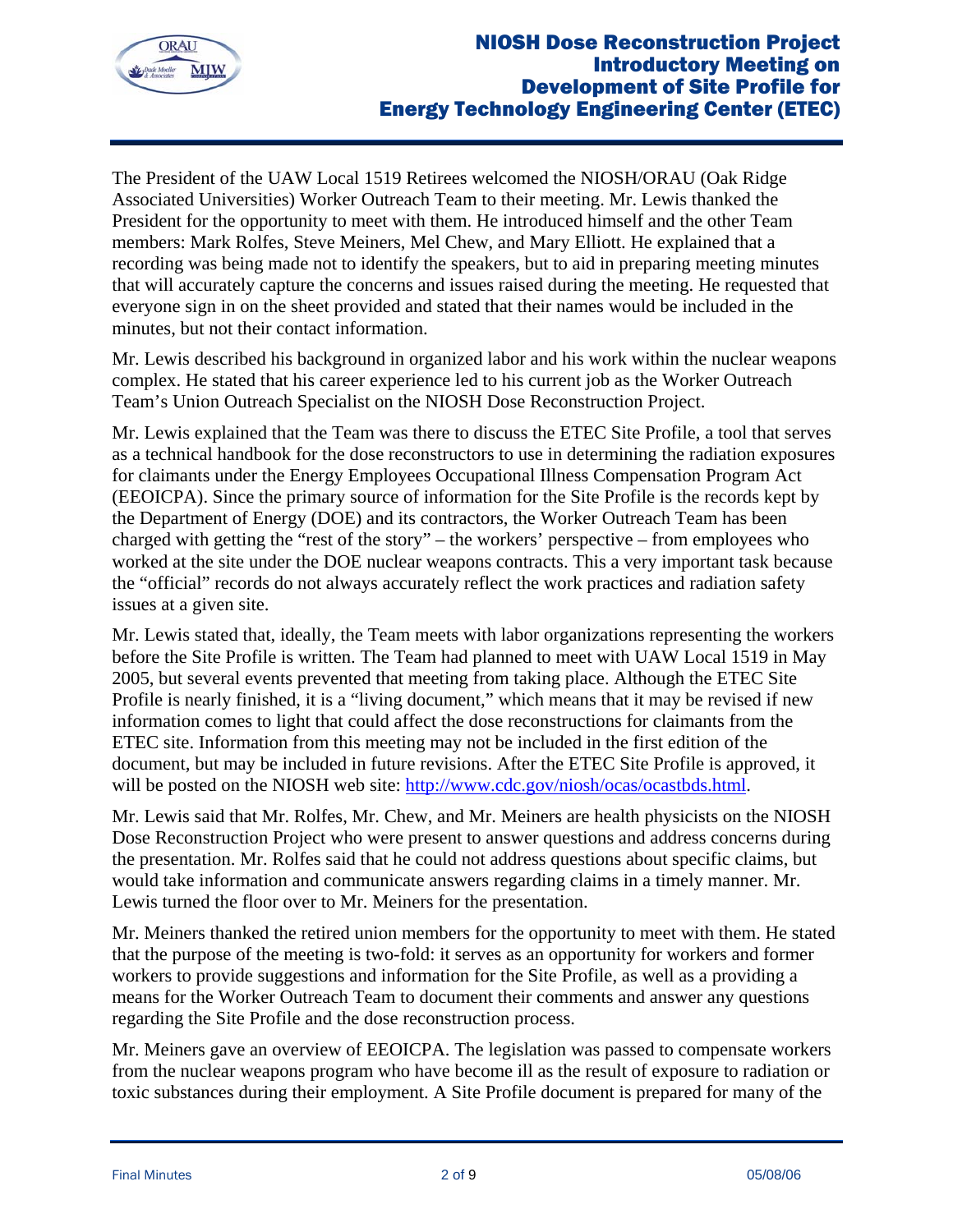

sites that were involved in these programs. The Site Profile serves as technical guidance in reconstructing the energy workers' radiation doses over the course of their careers.

All EEOICPA claims are filed through the Department of Labor, which verifies the claimant's or former worker's employment and medical diagnosis. Two types of claims may be filed under this program. Subtitle B claims may be filed for radiation-induced cancers, berylliosis and some silicosis claims. Subtitle E claims may be filed for diseases related to toxic chemical exposure. Employees or former employees who work(ed) for facilities or companies under contract with the AEC or DOE can file claims for \$150,000 for Subtitle B, but the type of facility determines eligibility for Subtitle E. Surviving spouses or children may also file a claim on the worker's behalf if the worker is deceased. NIOSH receives only Subtitle B cancer claims for radiation dose reconstruction. NIOSH established the Office of Compensation Analysis and Support (OCAS) to facilitate and provide oversight for the dose reconstruction efforts. Due to the large number of claims submitted, NIOSH hired ORAU and its subcontractors to assist with the dose reconstructions and other associated tasks.

The Site Profile is used by the health physicists who reconstruct workers' EEOICPA radiation doses. The information in the document allows the dose reconstructors to consistently use the same data to provide a framework for all claims from that site. To determine the likelihood, or "probability of causation" (POC), that a worker's cancer is related to his or her occupational radiation dose, the worker's dose is reconstructed from dose records and the claims interview process – is entered into a computer program to calculate the POC for that type of cancer. The claim is awarded if the program finds that the cancer is "as likely as not" (greater than 50% POC) to have been caused the worker's occupational radiation dose.

The Site Profile Team uses records from DOE and its contractors for most of the information in the document. But to ensure that the document is an accurate and comprehensive tool for radiation dose reconstruction, input from people who actually worked at the site is needed regarding daily plant operations, safety practices, dosimetry and bioassay programs, and any incidents or accidents affecting a large population of workers at the site. Because the workers are the "site experts," the knowledge they can provide improves the quality of the Site Profile, resulting in more effective evaluations of workers' radiation doses.

The ETEC Site Profile is a collection of historic, site-specific, technical information that includes six sections: Introduction, Site Description, External Dose, Internal Dose, Environmental Dose, and Medical Dose.

The Site Description is a summary of the ETEC facilities that were used in contracts between DOE and Rockwell's Atomics International and its successors from 1948 to the present in the nuclear energy and weapons programs. It describes the radiation-related programs that took place in each building, along with radiation sources that were present. Incidents or accidents that occurred in these areas are also discussed in this section.

The Medical Dose section describes the medical X-ray programs that were in place during the contract periods. This section discusses which workers received medical X-rays as a condition of their employment, as well as the frequency and types of X-rays that were regularly required, and how the medical program changed over time. If site-specific information on the frequency of X-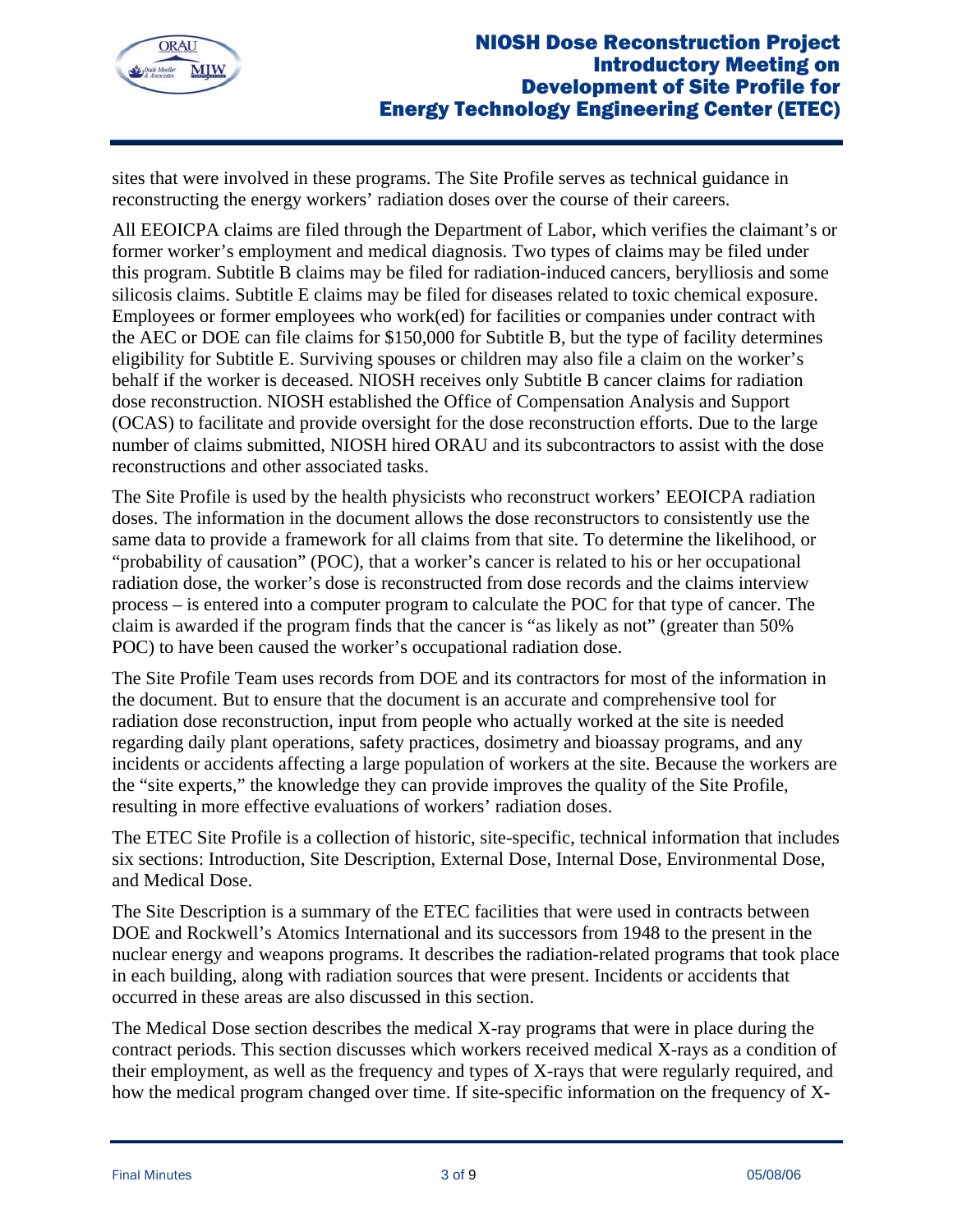

ray examinations is not available, NIOSH assumes one chest X-ray per employee per year for dose reconstruction purposes.

The section on External Dose describes the external dosimetry programs that were in place at the plant. It gives details such as which workers wore dosimeter badges and what types of dosimeters they were issued. It also describes the types of radiation that were measured, the frequency of badge exchange, and the badging practices as outlined in the dosimetry programs, as well as changes in the dosimetry program over time. In an effort to be claimant-favorable, NIOSH applies a "missed dose" component to compensate for cases where dosimeter readings were reported as zero. This "missed dose" is calculated as one-half of the minimum detectable level (MDL).

The Internal Dose section describes the internal dosimetry and bioassay programs and which workers were included in them. It discusses the radioactive materials that were present and how radioactive contamination was controlled, as well as the air monitoring programs. Bioassay information is given, as well as information regarding whole body and chest counting.

The Environmental Dose section is included to allow for workers who were not monitored in dosimetry programs. Site-wide monitoring for air concentrations is used as a basis to determine internal environmental doses, and materials in storage and waste pits are considered for external environmental doses.

Mr. Meiners concluded the presentation by reiterating that the site profile teams rely on workers' information to make the Site Profiles more comprehensive and accurate documents for calculating dose reconstructions for claimants. Any information that might contribute to revisions to the Site Profile can be sent directly to NIOSH at the addresses in the presentation, as well as by fax at the number provided. When the ETEC Site Profile is complete, the document will be posted on the NIOSH website, which is also a very useful source of information on the EEOICPA program.

## **Question:**

What about those of us who don't have computers or internet access?

### *Steve Meiners:*

Public libraries usually have internet access available to the public. NIOSH also has toll-free numbers that you can call for information. The information is in the presentation folder.

### **Comment:**

Most of the exposures we were aware of were not from radiation.

### *Steve Meiners:*

EEOICPA has mechanisms in place to compensate for chemical exposures, too. Claims can be pursued under both Subtitles B and E.

### *Mark Lewis:*

You should pursue a claim if you believe that any illness you have now or have had in the past may be related to chemical or radiation exposure during your employment. If you are in doubt, you should call the DOL Resource Center.

### **Question:**

Does this profile have a geographic area that it encompasses?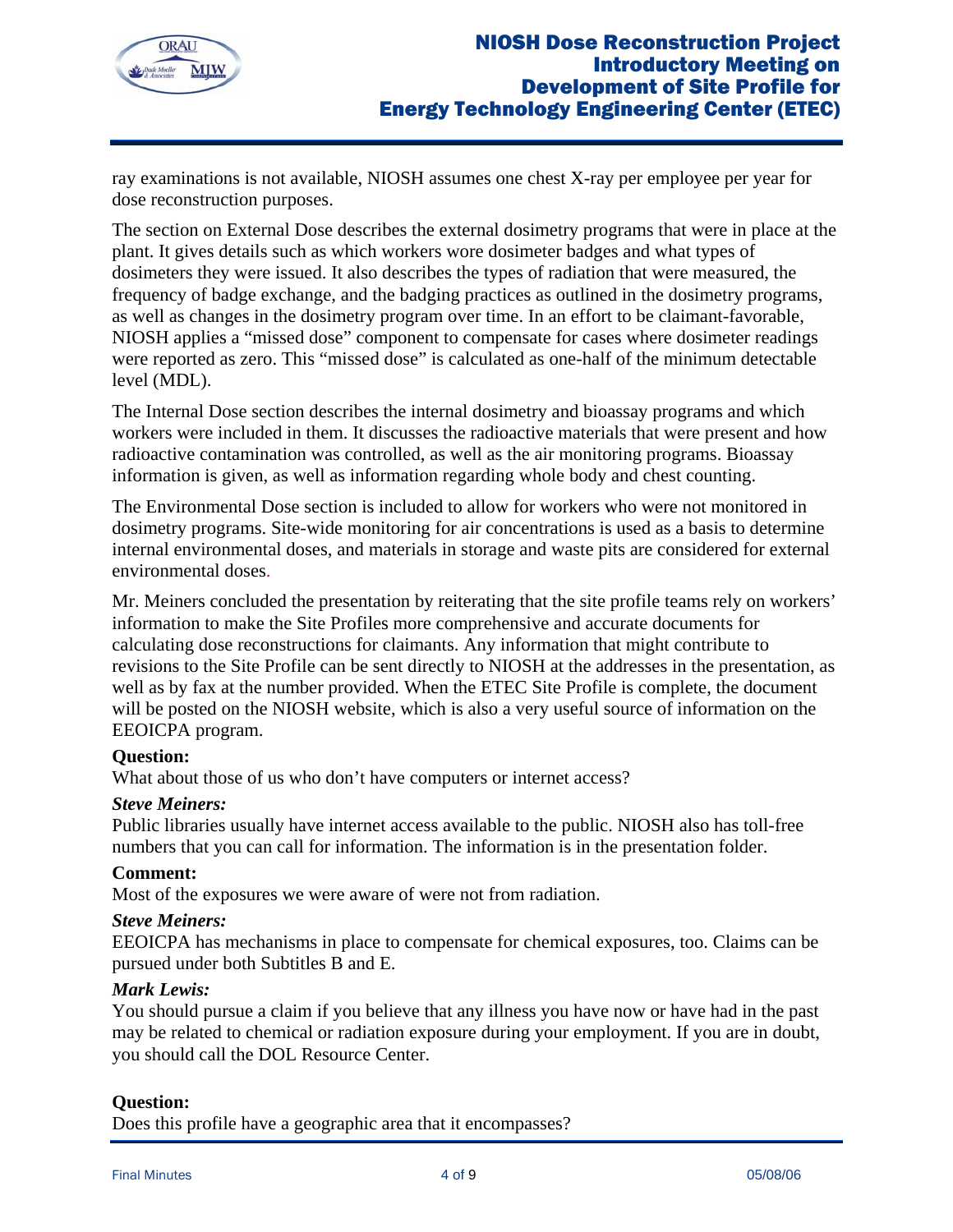

# *Steve Meiners:*

That is an excellent transition question. I'm going to turn the program over to Mel Chew, who is the Site Profile Team Leader and the author of the ETEC Site Profile.

## *Mel Chew:*

Thank you, Steve, and thank you all for having us here today as part of your meeting. I had the pleasure of putting the team together and we came down to begin gathering information for the document at the beginning of November 2005. It was our goal to put together the most accurate information available to us in a very timely manner. What we found was fascinating – you should be proud to have been a part of the history of ETEC.

To address your specific question, sir, we looked at all the facilities involved in the Atomics International/Rocketdyne contracts – Downey, Canoga Park, Desoto Avenue and especially Area IV at the Santa Susana Field Laboratory.

The Site Profile Team looked at many documents from the late 1940s and the 1950s and on up through the present – the experimental reactors, the fuel fabrication for those reactors, the accelerators, and the research and development programs that have taken place here over the years. The diverse technical operations here are amazing. During our first site visit we went to one of the buildings up in Area IV that housed 147 four-drawer files. Fortunately they were very well catalogued – outstanding records of the radiation programs, very well documented. We were able to find documentation back from the very early days in the 1940s. The reactor programs from the 1950s and 1960s, as well as the fuel fabrication programs were also welldocumented. The Site Profile will reflect that – the Site Description for this site is much larger than the usual 25 to 30 pages. If you have a chance to look at the Site Profile, I would hope that is where you would start. As you review this section, if you think that there is information missing on any program that you know about here that involved radiation work, please let us know and we will search out the information.

I need your help in finding some missing information about a program that involved a small thorium reactor that operated on only a few watts. This was the Advanced Thorium Reactor that operated from 1960 to 1974. We need to look at the fuel mixture for that reactor. Does anybody have any knowledge of that?

The Medical section is very important. We actually talked to the early doctors that worked on the program. I also met with the current doctor on staff and looked at some of the files, even pulling out X-ray films so I could clearly understand what kinds of machines were used.

In an effort to be favorable to the claimant, NIOSH gives the benefit of the doubt when there is no clear evidence of the claimant's radiation exposure. If no dosimetry records or bioassay data are available, the dose reconstructors assign a default value to reconstruct the radiation exposure – usually the maximum radiation dose from the operation in which the claimant participated.

We looked at the internal exposures. For example, we know that there was a powder room. They made some of the fuel there, so we looked that the operation, the kind of sampling they used, what kind of bioassay program – lung counting or urinalysis – that they had.

We also looked at the environmental ambient radiation dose for the Environmental section. Even though you may not have been working next to a reactor, or directly inside one of the powder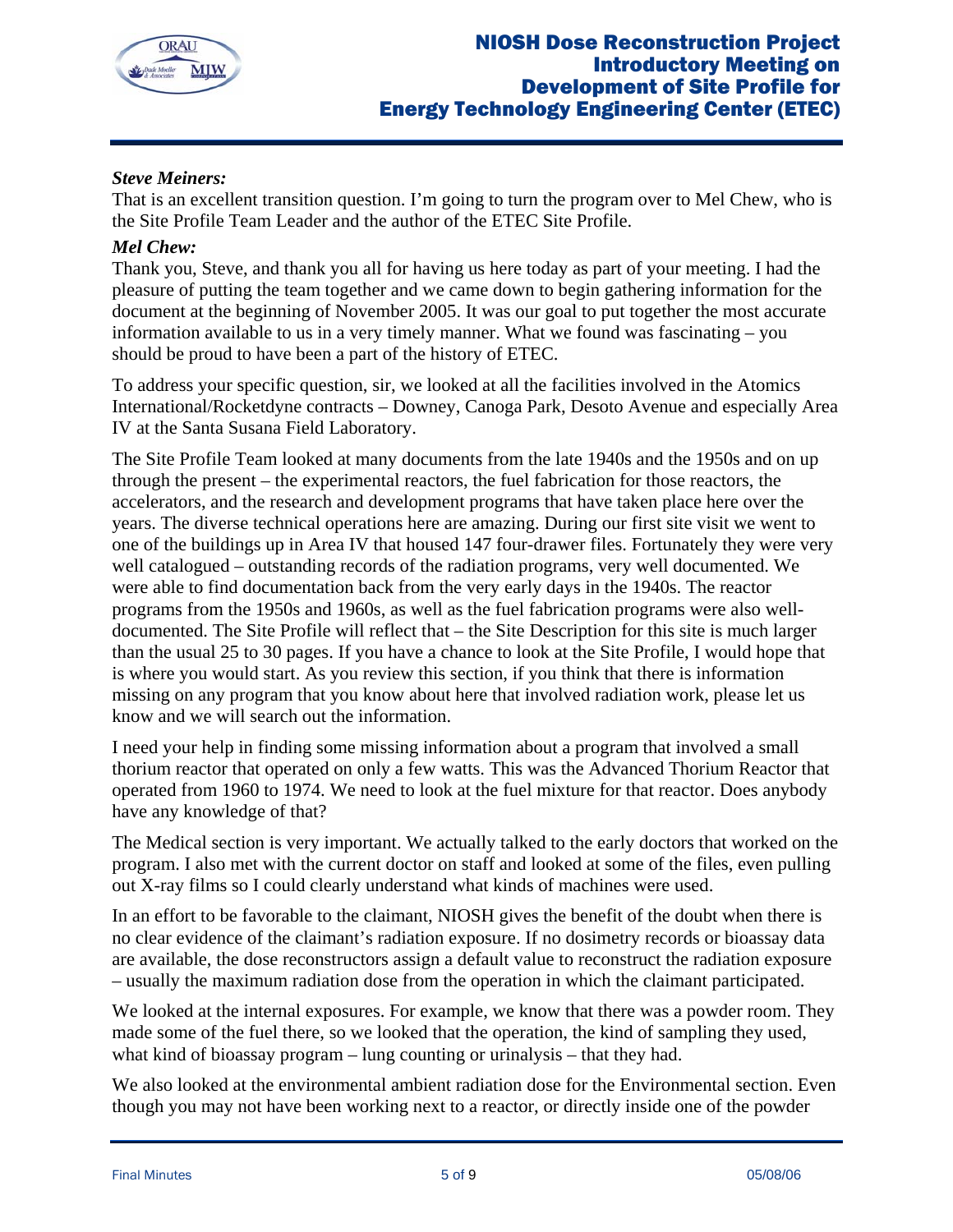

rooms, you may have potentially received a radiation exposure. We looked very carefully at the environmental reports.

The section on external radiation tells which people wore dosimetry badges and which did not. We know that there were different exchange frequencies for different workers. All of this is factored in when a claimant's radiation exposure is calculated. We know that the badging changed from film badges to TLDs (thermoluminescent dosimeters), so there was a change in the sensitivity of the dosimetry methods.

We've covered the Medical, Internal, External and Environmental Sections. Those are the four main technical documents in the Site Profile that help reconstruct a claimant's dose. The fifth section is the Site Description and the other is the Introduction. The documents are still being developed, but if you have anything you would like to share with us that you feel is missing please share that information with us. We will research it and address it in the document as necessary.

### **Question:**

Do you have access to the UCLA (University of California Los Angeles) studies? They asked some of the same questions.

### *Mel Chew:*

Yes, I think they did some groundwater studies. We do have access to that information. They probably did most of their study from personal interviews. We did it from existing records. That was our starting point. We had to get something on paper. We do have access to information other than the site information to use in writing our documents. There have been quite a few cases that have been filed, so we had a deadline to meet to get the documents into the review process.

## **Comment:**

Boeing just settled a lawsuit for \$30 million with area residents over environmental issues.

### *Mel Chew:*

Did they settle with individuals?

### *Response:*

They settled with one hundred families.

### *Mel Chew:*

And they were people who lived around the area? EEOICPA is for employees and former employees who worked at the sites. The Site Profile states that you went back and forth between Atomics International (AI) and Rocketdyne. One day you might have been working on something for the space shuttle program and the next day be working at one of the reactors. Any exposure you may have received on any of these programs was considered.

### **Comment:**

We were all on top of the hill.

### *Mel Chew:*

I saw a couple of those big tanks – a lot of work went into just getting them up there.

### **Question:**

Final Minutes **6 of 9** 05/08/06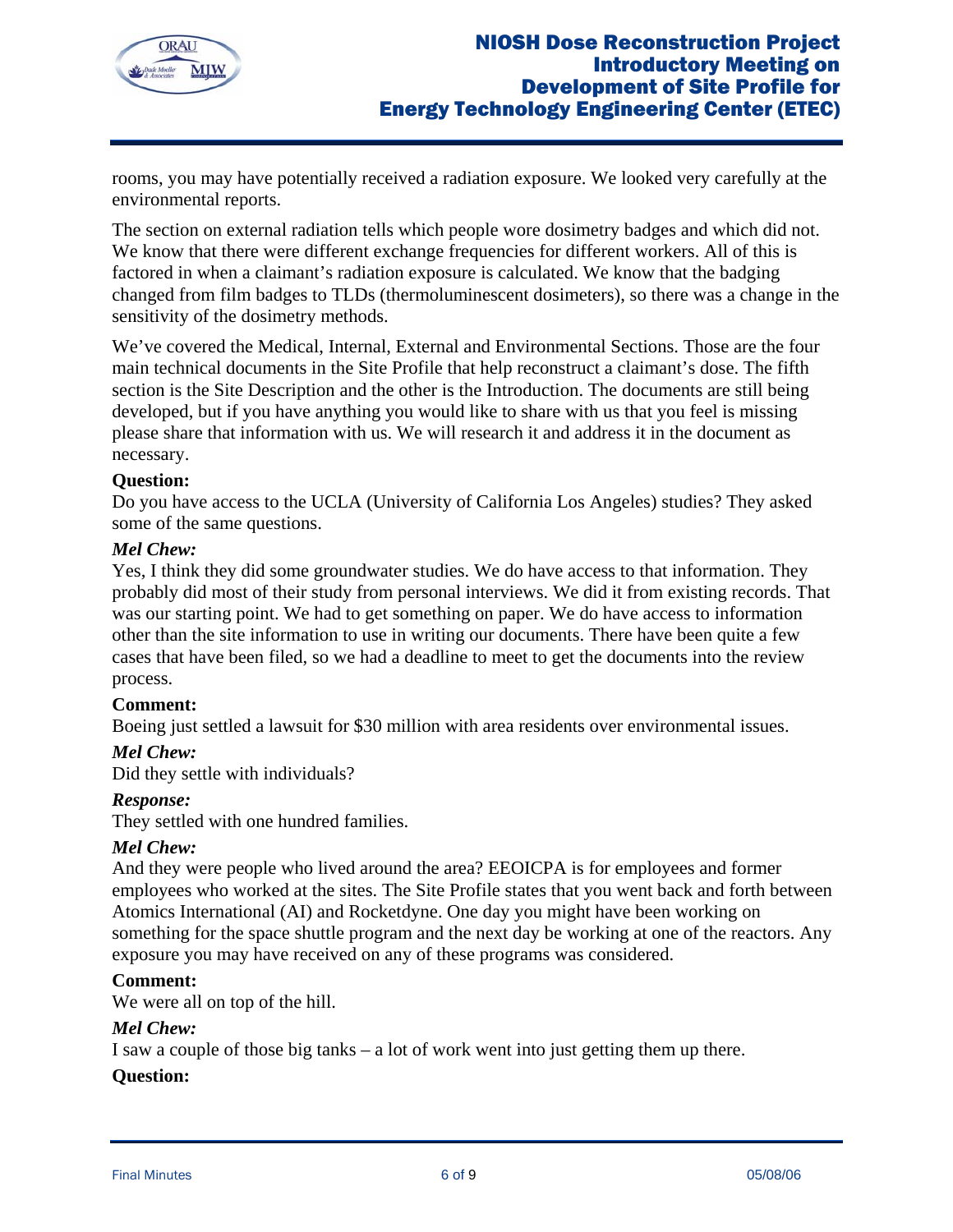

How can you identify the location of a project – by building or by timeframe of the operations? We had an X-ray program in a building and the year was 1983-84, and the work was classified. Who determines if an operation is not considered as, shall we say, secret any longer?

## *Mel Chew:*

X-rays… ok… We are familiar with each building and we try to chronologically determine what went on in these buildings and what we can say that is unclassified. These documents are unclassified. If there were some X-ray machines there, it would talk about the size of the machine or if they used radionuclide sources. That would be a very good thing for you to look at if you get a chance to see the Site Profile. Go right to that particular section and make sure that we have information about the program. Not that all the information will be in there – if you are a claimant and you say that you worked in that particular building, the dose reconstructor can pull the information for that building and work on the claim. The Site Profile is not the only source of information. The dose reconstructors use many other sources of information to process individual claims. Many small projects were conducted here, mostly research and development. Some of the other DOE facilities were mainly production with many people working on a few projects. Here you had many small projects with a few people working at a lot of different things.

## **Comment:**

When AI started, everyone had a clearance. Then Rocketdyne – a lot of work was done on the hill with the goal of putting man on the moon. But we all worked on the hill and it was possible for everyone to have exposure if there was a meltdown.

## *Mel Chew:*

If you were badged, even if you worked on Rocketdyne, everyone wore the same film badge at both sites.

## **Comment:**

Rocketdyne employees did not have badges. Only the AI employees were badged.

### *Mel Chew:*

It is good to address these things. There were quite a few radiographers who went back and forth, and we used the information from their badges to determine the external dose.

## **Question:**

Do you have information on the Ion Propulsion System?

### *Mel Chew:*

We looked at that program. The information we found was that they were primarily research papers. They are building a research facility in Huntsville, Alabama to study ion propulsion, antimatter and anti-gravity.

### **Comment:**

The vast majority of the work in Area IV had nothing to do with radiation. At the bottom of the hill, the residents in the Valley are all concerned down there about general exposure and they studied the whole 2,700 acres up on the hill to see if there was any "ominous effect." I worked here for forty-three years. With all the records, the instrumentation, the air monitoring done over the years up here, do we ever really know?

### *Mel Chew:*

Final Minutes **2008/06** 2012 12:00 12:00 2013 12:00 2014 12:00 2014 12:00 2014 12:00 2014 12:00 2014 12:00 2014 12:00 2014 12:00 2014 12:00 2014 12:00 2014 12:00 2014 12:00 2014 12:00 2014 12:00 2014 12:00 2014 12:00 2014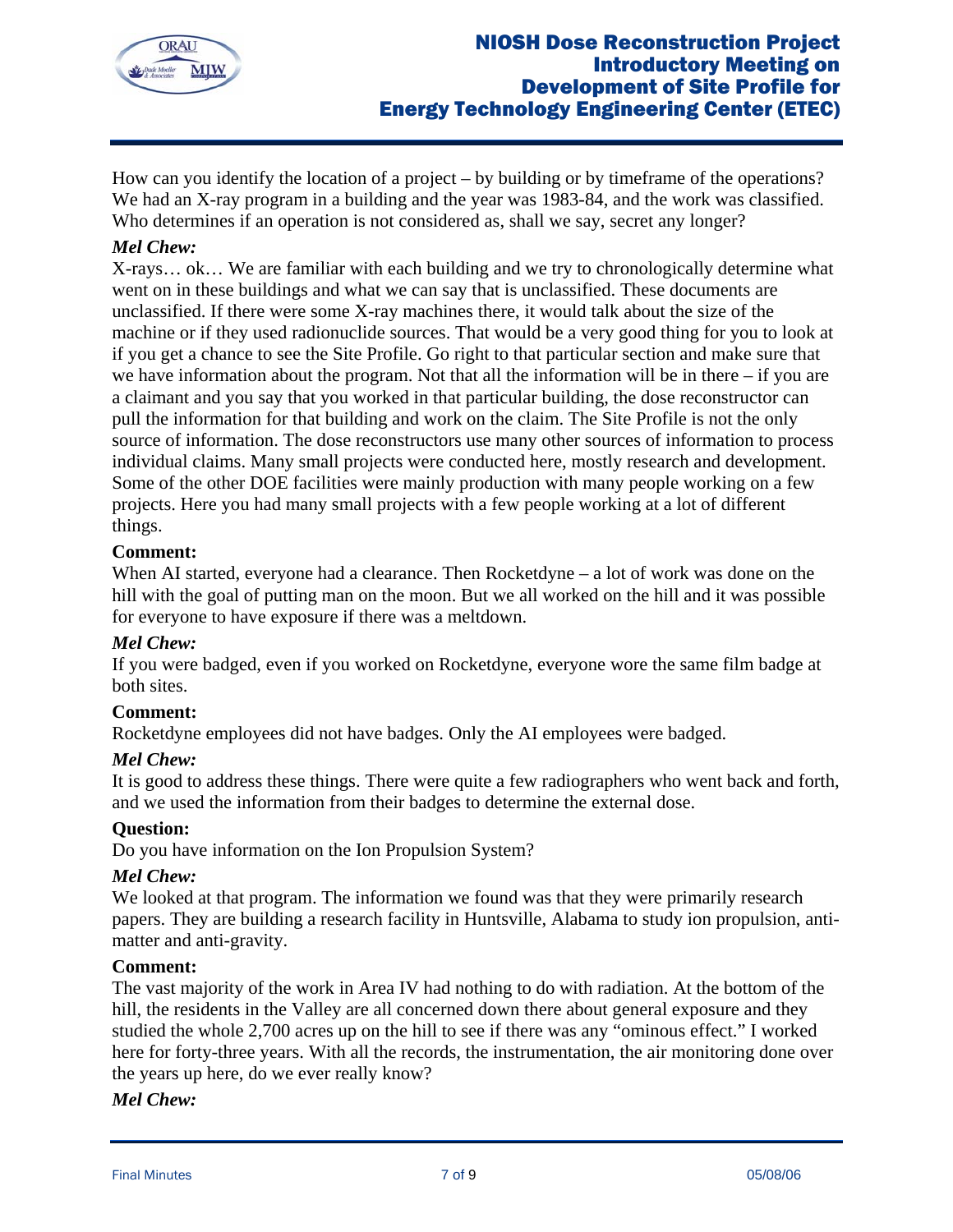

That is a very valid question. The Environmental section deals with the potential exposure to background (ambient) radiation. We have information for potential internal and external exposure to that kind of radiation. They put TLD packets around the site to monitor the environmental external exposures. The levels were fairly low; the reactors operated at low power and were very well shielded. There was not what I would consider a significant amount of radiation present, but you need to read the document to make sure we addressed it properly. The environmental reports are primarily oriented toward chemical effects and include only a small amount of information about the radiation.

## **Comment:**

In the late 1950s, there was a complete meltdown. They scrapped the materials in the yard, where they could be used by anyone. I have often wondered what the possible contamination might actually be.

### *Mel Chew:*

We spent a considerable amount of time going through all versions of the documentation. We have seen the newspaper articles that call this your Chernobyl or Three Mile Island. I'd like to give you my perspective. It was basically a cladding failure, and it was actually more than one. The one everybody talks about was the sodium reactor. They gave us a lot of information on the loss of the cladding and how much material actually escaped. We have that documented fairly well to our satisfaction. When we think of meltdowns, you think of maybe a cloud of contamination. It was a small incident in comparison to Chernobyl – not even close. But technically, some of the cladding did have excess heat and they went into minute detail in their incident reports about what caused that.

There were several other small incidents that we talked about in the document. Boeing did a thorough reporting of incidents that may potentially impact radiation exposure. We actually worked from that particular book. Everything was all included in one book. The cladding failure was well addressed in the documents. We also have some references in the Site Description that talk specifically about that and the exposures to the workers, the public and the environment from several incidents.

### **Question:**

Was there exposure to the people on the hill (the workers)?

### *Mel Chew:*

A small cloud of radioactive material was released and there was not much higher exposure above the ambient level. There weren't many people up there at the time. If you weren't badged and you had exposure, we have enough information, along with the dates, to give a maximum exposure for the incident.

### **Question:**

Do you remember when this happened? Will it be in the Site Profile? We would like to know the dates.

### *Mel Chew:*

Yes, there are specific references to the incident reports with exact dates. And as I mentioned, it also references to the incident reports that came out of that. There was a document that compiled all the incidents and that one is very well documented. The people who reconstructed the event